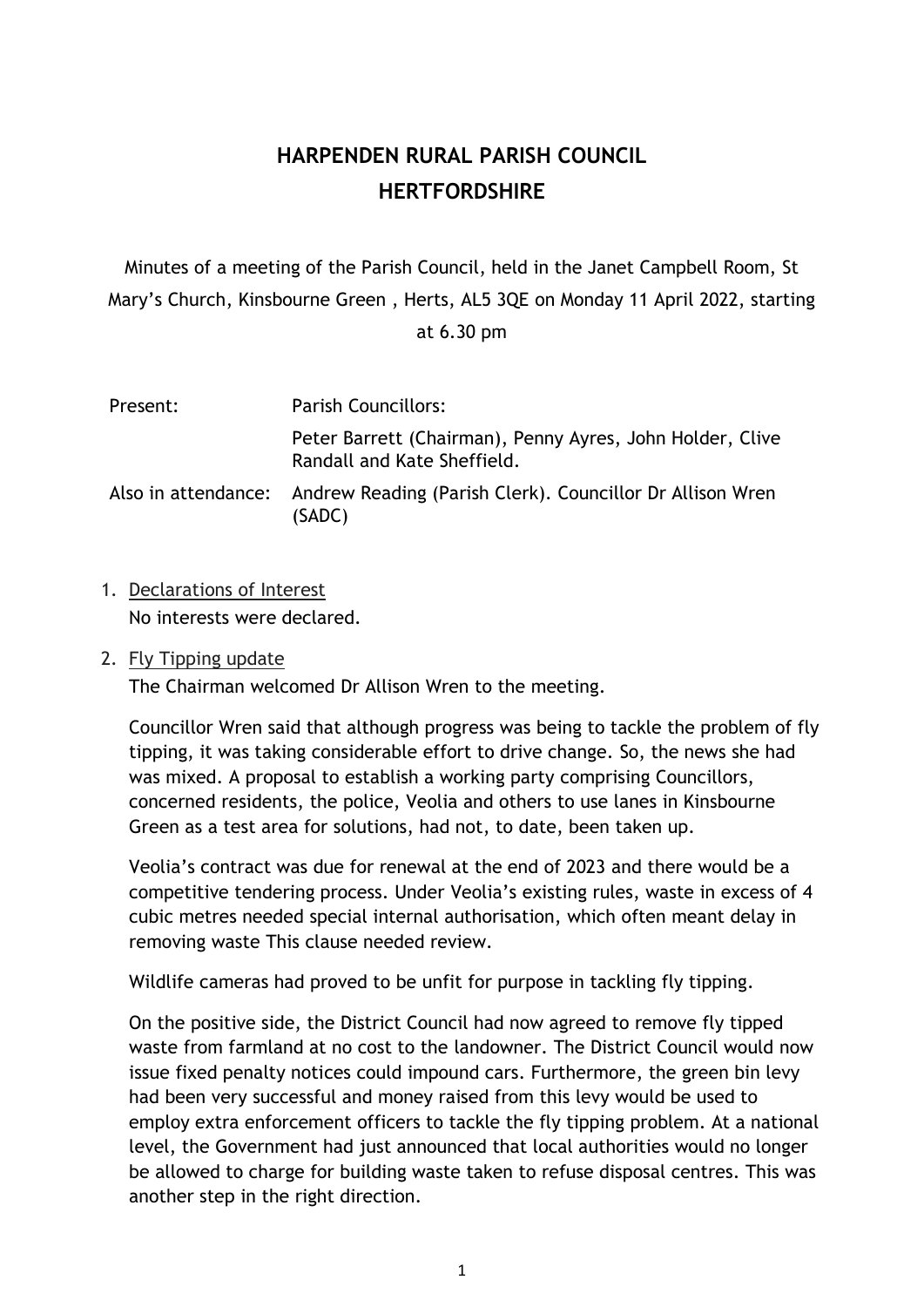Councillor Wren answered a number of questions from Parish Councillors and said that if re-elected on 5 May 2022, would continue to press for more action.

## 3. St Albans District Council Local Plan

Councillor Wren updated the Parish Council on progress made with the District Council's Local Plan and the methodology that was being followed. The request for potential development sites had resulted in over 300 being submitted, which was far more than the 142 submitted for the previous unsuccessful Plan. An analysis of these sites was due to start shortly. The District Council had recently taken on three more senior staff in the planning department, but even so the deadline for producing the Plan had been pushed back to 2025.

The District Council had appointed Ove Arup, who had provided a green belt review for Runnymede District Council, as consultants to assist with the Plan process. They would divide the whole District into parcels and there were 170 sub areas within the parcel system. In terms of site selection, Ove Arup would look at sustainability, infrastructure delivery and sustainable patters of development, such as different types of dwellings. There would also be co-operation with neighbouring boroughs. The Plan would ensure there were 250 metre buffers between settlements. It was noted that there were a number of sites within the Parish included in the 300 submitted.

Councillor Wren answered questions on the Local Plan and said she would keep the Parish Council informed of progress.

The Chairman concluded by thanking Councillor Wren for attending the meeting.

- 4. Minutes of the meeting held on 17 January 2022 The minutes of the meeting held on 17 January 2022 were approved.
- 5. Matters Arising

# Minute 7 – Queens Green Canopy

The Clerk said that a Whitebeam tree had been planted on the Common in February 2022 and a Jubilee plaque had been put in place. The tree was looking healthy thanks to the Chairman and Councillor Sheffield watering the tree during the recent dry weather. Councillor Sheffield said that the Scouts were away on the weekend of the Queens Platinum Jubilee but she would approach another contact about a possible Jubilee Event.

6. Cheque authorisations and review of expenditure v budget

The Clerk said the schedule of income and expenditure circulated in mid-March was now slightly out of date. The main changes to report were that the grant for the Jubilee tree would fall into the 2022/23 financial year, as would the costs of the tree survey on the triangle of Common land. The Accounts for 2021/22, showing the end of year position, would be submitted to the next meeting. The Chairman said that the tree survey was scheduled to take place in the next two weeks. The cost of the Jubilee plaque would have to be met by the Parish Council.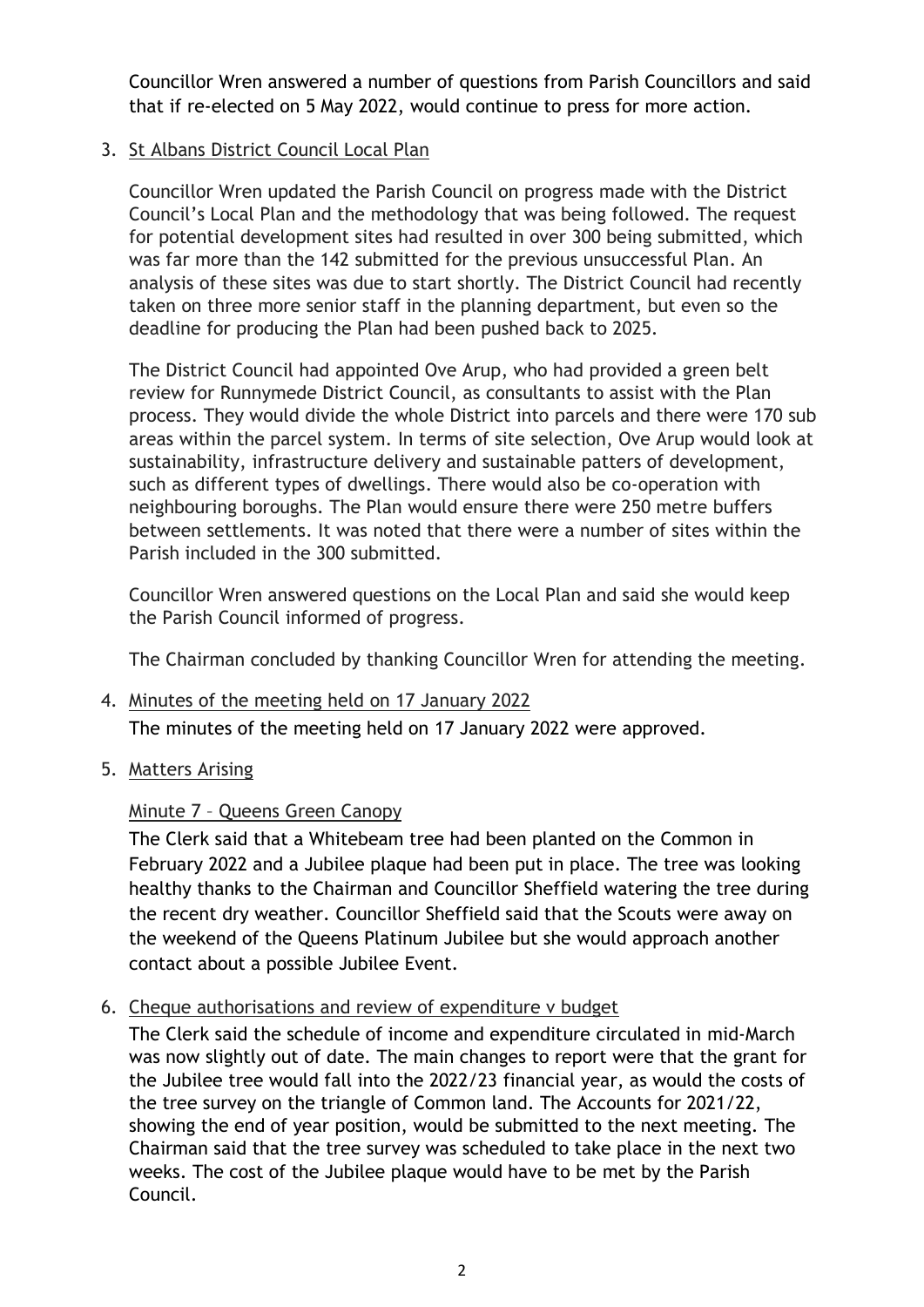The following Cheques were approved and authorised:

|                   | Cheque | Description                                       | £      |
|-------------------|--------|---------------------------------------------------|--------|
| (i)               | 100701 | Townsend Nursery Removal of debris and            | 240.00 |
|                   |        | installation of fence posts                       |        |
| (i)               | 100702 | K Sheffield. Reimbursement of Jubilee tree costs  | 166.72 |
| (iii)             | 100703 | TBS Hygiene Dog waste collection January to March | 230.40 |
| (iv)              | 100704 | Clerk salary January to March                     | 603.22 |
| (v)               | 100705 | Clerk tax on salary                               | 151.00 |
| (v <sub>i</sub> ) | 100706 | Clerk expenses October 2021 to March 2022         | 110.21 |
| (vii)             | 100707 | St Nicholas PCC. Room hire April 2022             | 15.00  |
|                   |        |                                                   |        |

## 7. Appointment of Auditor

The Clerk said that Alex Sage had indicated that he would be willing to undertake the audit of the 2021/22 accounts once again.

It was RESOLVED that Alex Sage be appointed to audit the 2021/22 Accounts.

## 8. Community Governance Review

The Clerk said that he had submitted the Parish Council's response to the District Council's Community Governance Review. No comments on the draft previously circulated to Parish Councillors in March, had been received. The District Council's proposals would become clear in the early summer.

#### 9. London Luton Airport Expansion

Councillor Holder reported that Michael Gove, Secretary of State for Levelling Up, Housing and Communities had decided to call in the planning application to increase the number of passengers from18mppa to 19mppa. This was good news.

Separately the Clerk said that an objection to the recent consultation to increase the number of passengers to 32mppa had been submitted jointly by St Michael and Harpenden Rural Parish Councils.

#### 10.Financial Regulations

The Clerk said that there were no changes that he wished to proposed to the Parish Council's Financial Regulations, although further changes could depend on the Internet banking decision (Minute 11)

#### 11.Internet Banking

The Clerk said that following on from previous discussions, St Michael Parish Council had decided not to switch to internet banking for the time being in view of the small number of transactions that took place each year. However, the situation at Harpenden Rural was different in that there were considerably more transactions in a year and most payments took place outside of the quarterly meetings.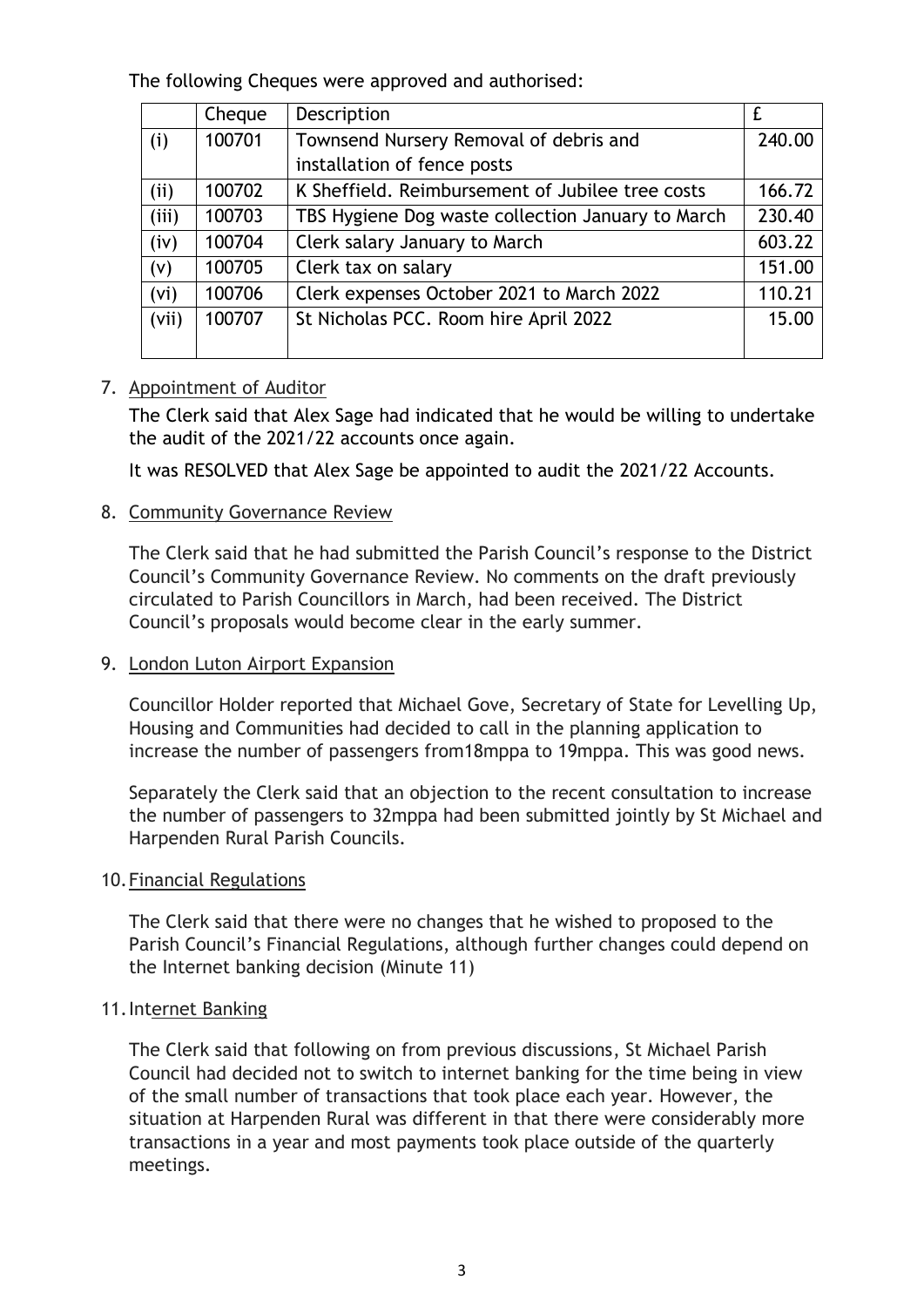The Clerk said that both Unity Trust Bank and Metro Bank could replicate the existing cheque-based system by requiring two Parish Councillors to release payments raise by the Clerk. Currently charges at both banks were a flat £6 a month. The Clerk said that he had used Unity Trust Bank in the past with success and that they promoted themselves as an excellent choice for the local government sector. It would be necessary for the Parish Councillors releasing the payments to have sight of invoices before releasing payments.

It was RESOLVED that the Clerk to put in place arrangements for setting up internet banking with Unity Trust and transferring balances from Barclays Bank plc.

### 12.Planning Applications and decisions to 4 March 2022

The Parish Council considered planning applications and decisions between January and March.

The Parish Council noted that the Chairman had written to the Chief Executive at the District Council seeking an assurance that enforcement action in respect of a planning refusal would be enforced. If no satisfactory reply was received by 29 April, the matter would be placed on the agenda for the next meeting of the Parish Council.

There was some discussion about the Parish Council not being consistent in the way it considered planning matters and it was agreed that going forward, the Parish Council should devote more time to this item and consider each application individually.

## 13.Parish Council Policy – Freedom of Information

The Clerk said that this was the second Parish Council Policy and that it would be published on the Parish Council website.

It was RESOLVED that the Parish Council's Freedom of Information policy be approved and published on the Parish website.

## 14.SADALC meeting – 2022

The Chairman reported on the meeting of the SADALC held on 4 April 2022. Three items of particular interest were fly tipping, jubilee celebrations and the Local Plan.

## 15.Traffic issues in Harpenden Rural

The Chairman reported on the growing pressure to tackle the dangerous situation that existed at the junction in Annables Lane and Kinsbourne Green Lane and more generally the problem of speeding traffic along Annables Lane which was not helped by the existing signage. Councillor Sheffield said she would contact the local MP Bim Afolami, who was aware of the problem.

Councillor Mrs Ayres said she would look into the possibility of electronic signage that had been used successfully elsewhere in the District.